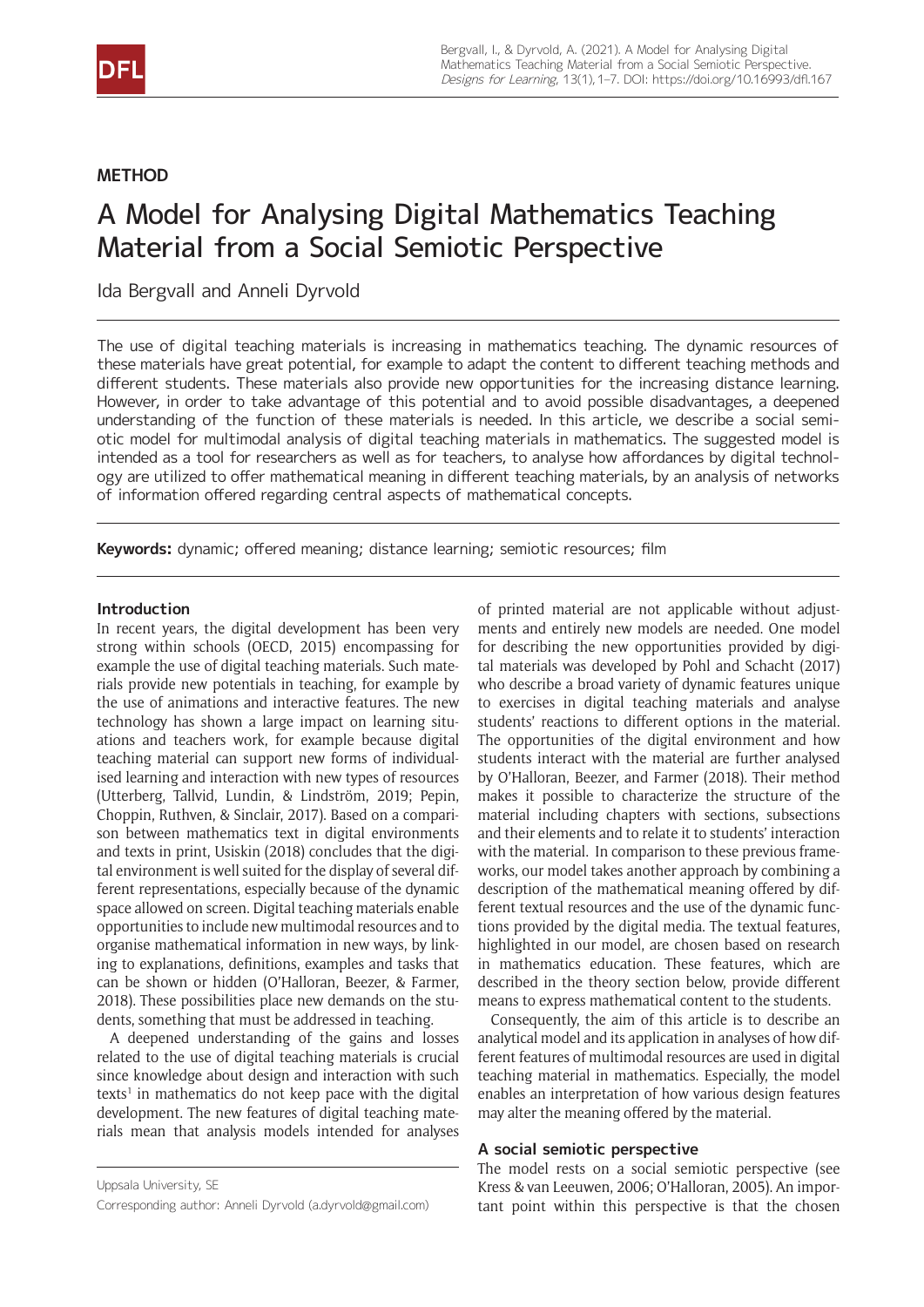multimodal expressions direct the realised meaning. By studying the textual features expressing a content, it is possible to gain understanding of the meaning offered to the reader. From the social semiotic perspective, all instances of communication are constituted by three metafunctions: ideational, interpersonal and textual function (Halliday & Matthiessen, 2014). The textual function concerns how the content is organized in a text. The interpersonal metafunction captures the relation between the reader and the text. The ideational function concerns how the text is logically built up and how the essential ideas are expressed.

Based on social semiotic theory and the metafunctions, we have developed four analytical layers, constituting a coherent whole (see **Figure 1**). The textual features included in each of the four layers in the model, are chosen because they are highlighted in research in mathematics education as essential for the realization of the mathematical content. These features and their functions for mathematics education are further described below.

# **A model for analysing digital multimodal teaching materials in mathematics**

The analytical layers are presented separately, but since the metafunctions are closely intertwined and interact in expressing the content, all layers need to be considered in combination, as visualised by the arrow in **Figure 1**.

# **Base layer**

The analysis question addressed in the base layer (textual metafunction) is: Which semiotic resources, modes, and dynamic functions are utilized to express the central aspects of the targeted mathematical concept?

The base layer is the foundation in the model by a characterisation of different constituents and their roles in the text. Each *element* (a coherent part, distinguished e.g., by empty space) in the text is categorised in terms of semiotic resource, mode, and dynamic function (**Figure 2**). In this model, semiotic resources are defined as natural language, mathematical notation and images in accordance with O'Halloran (2005). The use of different *semiotic resources* is essential in mathematics since they can express different types of mathematical meaning. For example, natural language is a very poor resource for formulating quantity, continuous co-variation, and gradation (Lemke, 1998). Besides the variation in semiotic resources, the dynamic environment provides opportunities to use these different semiotic resources in various modes*. Mode* is the channel used to offer meaning, words can for example be communicated via sound or writing. In the digital media the *dynamic function*, a variety of opportunities to interact and of change in relation to time, is still another resource possible to utilize to convey a particular message. Accordingly, these options mean there is a huge variation in how meaning can be offered. Digital teaching materials also enable opportunities to organize mathematical



**Figure 1:** Analytical layers.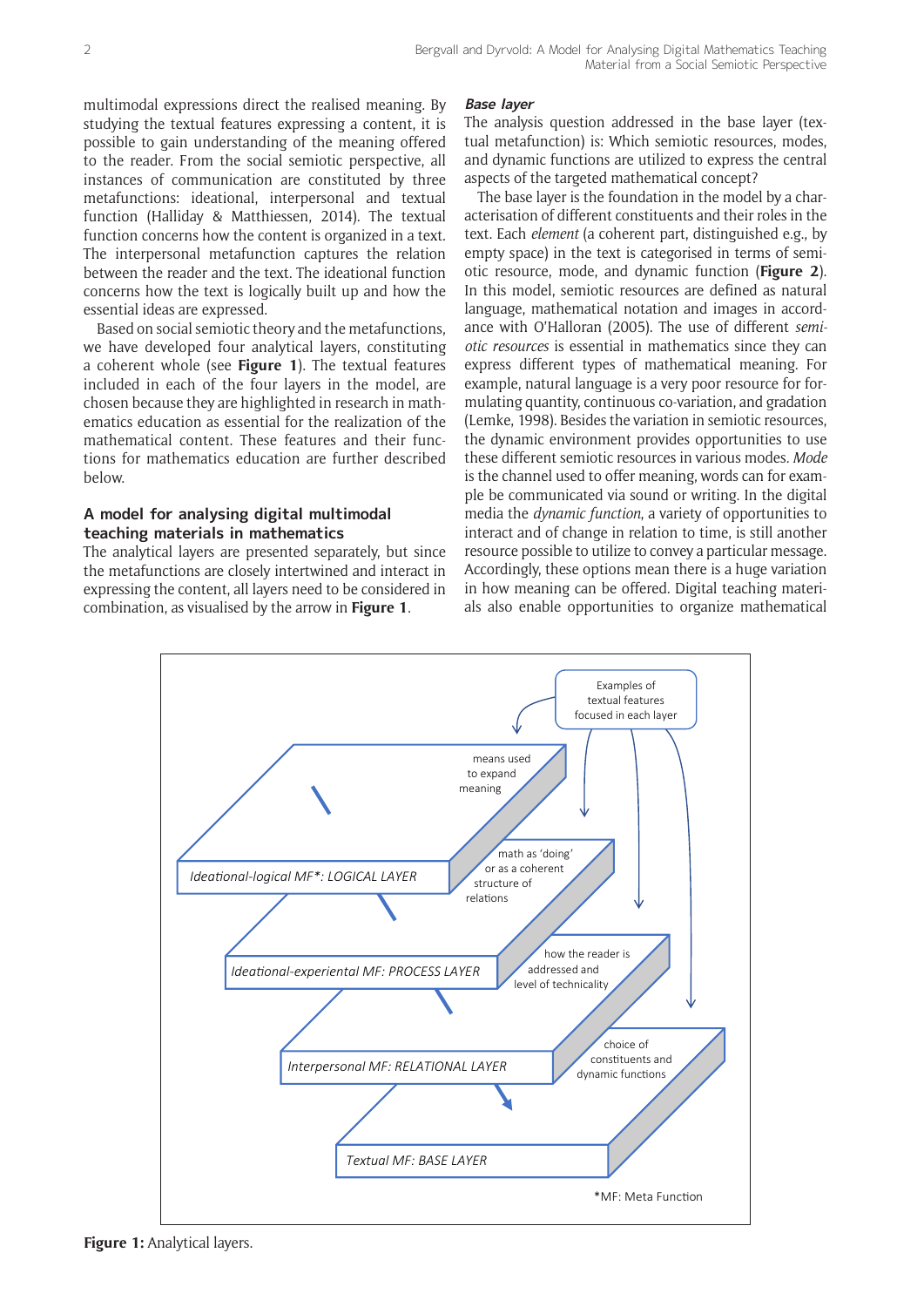

**Figure 2:** Base layer.

information in new ways, by linking to explanations, definitions, examples and tasks that can be shown or hidden (O'Halloran et al., 2018). In our model, an emphasis is laid on the dynamic opportunities offered in the material (the five element types, **Figure 2**).

#### **Relational layer**

The analysis question addressed in the relational layer (interpersonal metafunction) is: How is the relation between the reader and the text realised, regarding to what extent the students are invited to act as active participants in creating the mathematics?

In this layer, the model captures the relation between the reader and the text, based on *acts of communication* and *coding orientation* (defined after **Table 1**). The focus is laid on the central aspects of the mathematical content identified in the base layer, and in what way these aspects have been expressed, and thus made available for students.

Originally, four speech acts: claims, questions, offers and prompts, were described by Halliday and Matthiessen (2014). These speech acts have been developed to acts of *communication*, for embracing analysis of multimodal texts where different semiotic resources are combined (Björkvall, 2009). In digital teaching material, the potential to engage in questions and prompts is expanded due to dynamic features, something that is captured in our model when the layers of the model are combined. This part of the model provides a structure for an overview of (central aspects in) communicative acts in each element.

Included in the relational layer is also *coding orientation* (Kress & van Leeuwen, 2006). Coding orientation captures the range between naturalistic and technical sense. Based on the coding orientation, different types of truth claims are made. In scientific contexts, for example, an abstract and decontextualized image is attributed higher reliability compared to an image expressing a naturalistic representation of a situation. Coding orientation has mainly been used as an analytical approach when it comes to images, but in this model, we extend the concept to embrace also natural language and mathematical notation. Different types of coding orientation with varying degrees of abstraction, such as technically oriented diagrams or naturalistic images providing a context, are used in teaching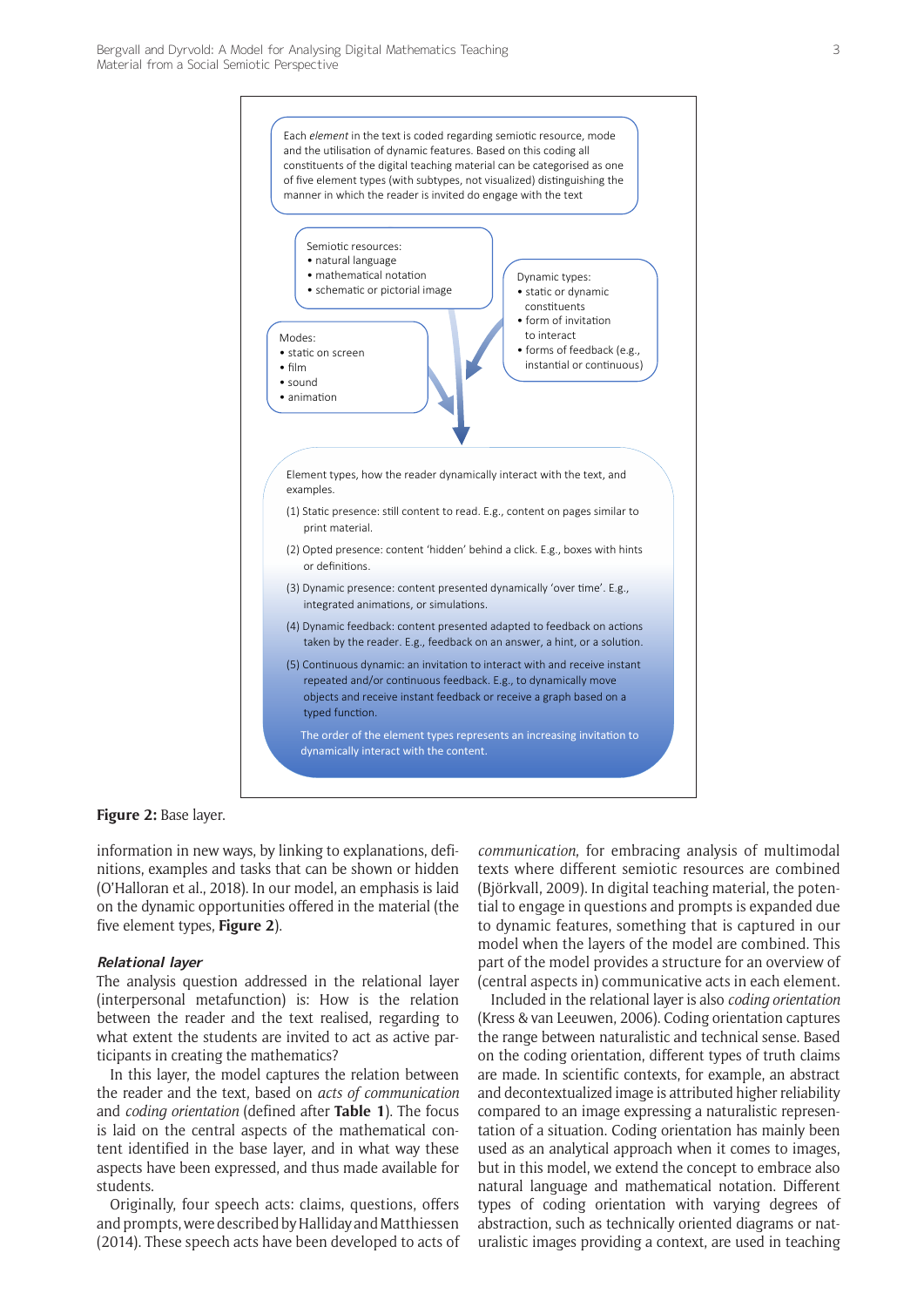#### **Table 1:** Relational layer.

| <b>Analytical focus</b>                                    | <b>Textual focus</b>     | <b>Textual features</b>                                                                                                                                                                                                                                                                                                                                                                                                                                                                            |
|------------------------------------------------------------|--------------------------|----------------------------------------------------------------------------------------------------------------------------------------------------------------------------------------------------------------------------------------------------------------------------------------------------------------------------------------------------------------------------------------------------------------------------------------------------------------------------------------------------|
| Relation between reader and<br>central aspects in the text | Acts of<br>communication | Claims<br>$-$ a claim is given as a general truth/fact/statement<br>Questions<br>- requests of information<br><b>Offers</b><br>opens up for the reader to use/jevaluate/interact with the central<br>aspect, e.g. automatic correction of an answer<br>Prompts<br>$-$ requests to create/do/come up with something                                                                                                                                                                                 |
|                                                            | Coding orientation       | Naturalistic<br>natural language with references to an everyday context/people/real<br>$\overline{\phantom{m}}$<br>objects or places<br>absence of mathematical notation<br>$\overline{\phantom{m}}$<br>images depict real situations/colours/shadows/details or perspective<br>-<br>Technical<br>natural language contains subject specific terms, limited real-life context<br>$\qquad \qquad -$<br>mathematical notation<br>$\overline{\phantom{0}}$<br>images are stylized or decontextualized |

materials in mathematics and are of utmost importance since they have different functions to express the content (Bergvall, 2016). A context can for example describe situations familiar to the student indicating that mathematics is something that we interact with in everyday life.

#### **Process Layer and Logical Layer**

The analysis question addressed in the process layer and logical layer (ideational metafunction) is: How is the mathematics 'brought out' to the reader in terms of what the text suggests mathematics is about experientally, through the types of processes that are present, and logically through the logical networks of information offered within and between elements and parts of the text.

#### **Process layer**

The process layer illuminates how the nature of mathematics is presented to the students. The model provides a categorisation of the central aspects as either part of *operational processes* mirroring a view of mathematics as constructed by doing, or as part of *relational processes* mirroring mathematics as a system of relationships between objects. In mathematics education, there has been a great emphasis on the importance of understanding both operational and relational processes (Sfard, 1991). In the development of conceptual understanding, operational conceptions most often precede relational conceptions, and are likely to be less highly valued than the relational ones as those conceptions may be seen as representing an earlier stage of thinking. These two approaches are however prerequisites for each other and it is often necessary to switch between these two ways of perceiving mathematics, an often difficult step for the student (Sfard, 1991).

Operational and relational processes can be expressed in different ways with different semiotic resources (see **Table 2**).

|                               | <b>Operational process</b>                                                                                  | <b>Relational process</b>                                                                                                                                  |  |
|-------------------------------|-------------------------------------------------------------------------------------------------------------|------------------------------------------------------------------------------------------------------------------------------------------------------------|--|
| Indicates that <sup>a</sup>   | Math is constructed by doing                                                                                | Math is a system of relationships between objects                                                                                                          |  |
| Natural language <sup>b</sup> | Someone does something or<br>something happens.<br>Process verbs such as<br>- started<br>- came<br>- pulled | Describes how something is, or properties something has.<br>Relational verbs such as<br>$-$ is, is called<br>– has<br>- exists<br>- consists of<br>- forms |  |
| Images <sup>c</sup>           | Narrative<br>- temporal order<br>$-$ before/after<br>- direction<br>- arrows/vectors<br>- shading           | Conceptual<br>$-$ tree structures<br>- taxonomy<br>- hierarchal order<br>- analytical processes<br>- part-whole relations                                  |  |
| Mathematical notation         | expressing a process: $3 + 8 =$                                                                             | expressing a relation: $3x = 15$                                                                                                                           |  |

**Table 2:** Process layer.

a E.g., see Morgan, 1998.

b E.g., see Holmberg & Karlsson, 2006.

c E.g., see Alshwaikh, 2011.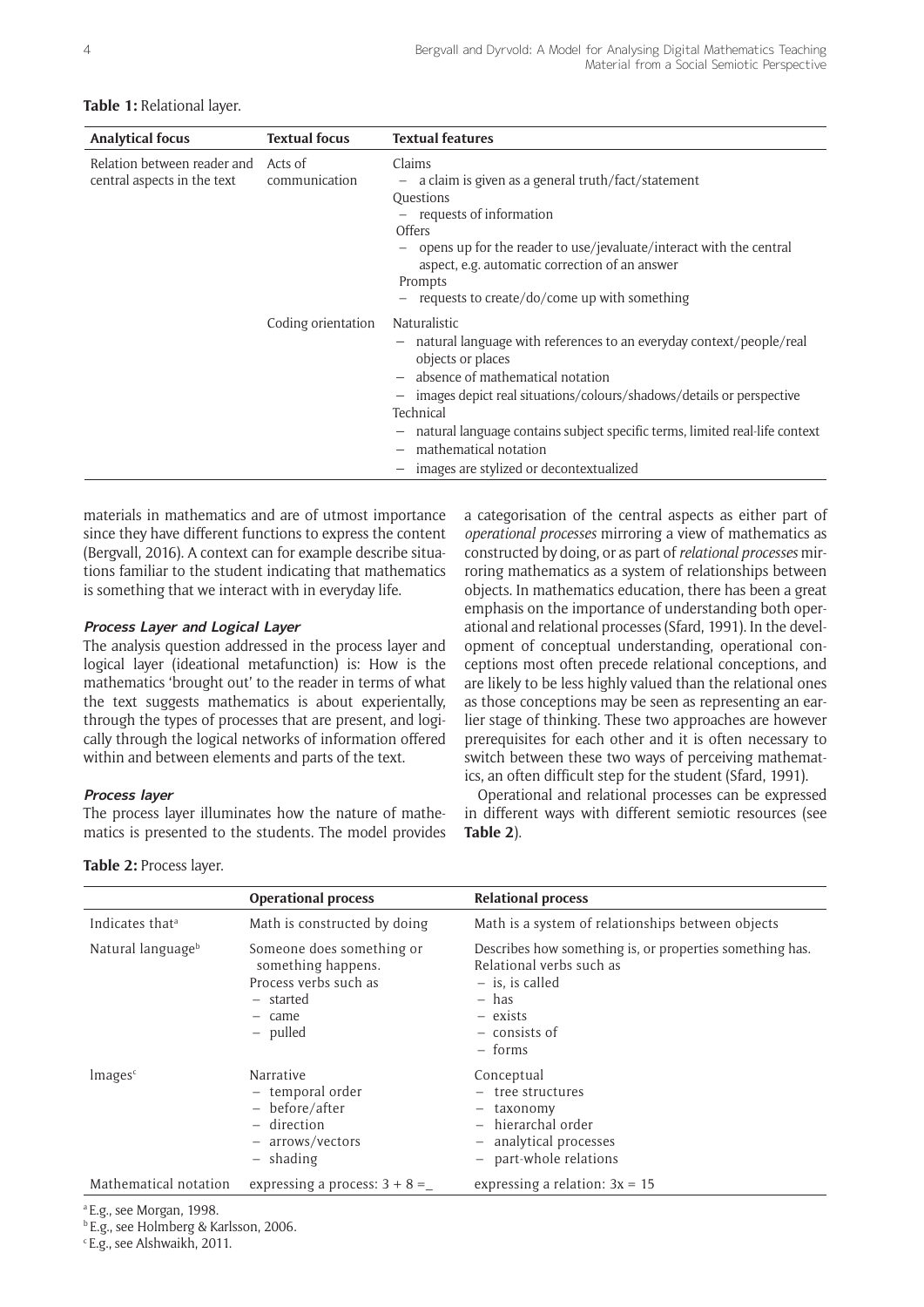### **Logical layer**

The logical layer captures the logical networks of information around the central aspects, in and between static and dynamic elements (see **Table 3**). These networks of information are constituted by an expression of the targeted concept, introducing a theme relevant throughout the section, and various types of *expansions* of the concept. Mathematics text is characterized by structures of logical relations that are realised by means of the logical metafunction (e.g., see O'Halloran, 2005) and the digital media enable new types of connections to be made. These types of meaning relations are essential to include in analyses of mathematics text because the ability to correctly decode such relations is part of a mathematical competence (e.g., see Dyrvold, 2020).

Expansions often mean that new central aspects of the concept are presented. The expansions can be *logical, additional,* or constituted as an *extension* of the concept (see also van Leeuwen, 2005).

# **Example Analysis**

This section presents an analysis based on the model. The analysis of the introduction of the concept proportionality in a digital teaching material for grade 9, highlights how variations in use of resources affect the offered network of information. Two theory parts from the same digital teaching material are included; one page with no dynamic elements (referred to as 'static page') and a film ('film'). In the digital teaching material, the two parts are simultaneously available and the students can choose to read the 'static page', or to watch the 'film', or both. The static page is an example of the first element type using solely static functions whereas the film is an example of the third element type, and the content is dynamically presented over time. Both parts explain proportionality, presenting a relation between weight and cost using a table with coordinates, and a corresponding graph.

The analysis at the *base layer* highlights dynamic aspects that are unique for the 'film': sequentially occurring images, colour marks highlighting important details, words and voice over (also typed). **Figure 3** visualizes a

**Table 3:** Logical layer.

| Analytical focus Text focus Textual features |           |                                                                                                                                                                                                                                                                                                                                                       |
|----------------------------------------------|-----------|-------------------------------------------------------------------------------------------------------------------------------------------------------------------------------------------------------------------------------------------------------------------------------------------------------------------------------------------------------|
| Logic in the text                            | Expansion | Logical<br>$-$ the information in the second of two instances of a central aspect gives a reason for, a<br>condition or a comparison<br>Additional<br>- an instance of a central aspect introduces new information<br>Extension<br>- more information about the same thing e.g. comments/examples/reformulations, often<br>another semiotic resource. |



**Figure 3:** Schematic image presenting content in theory as 'static page' and as 'film'.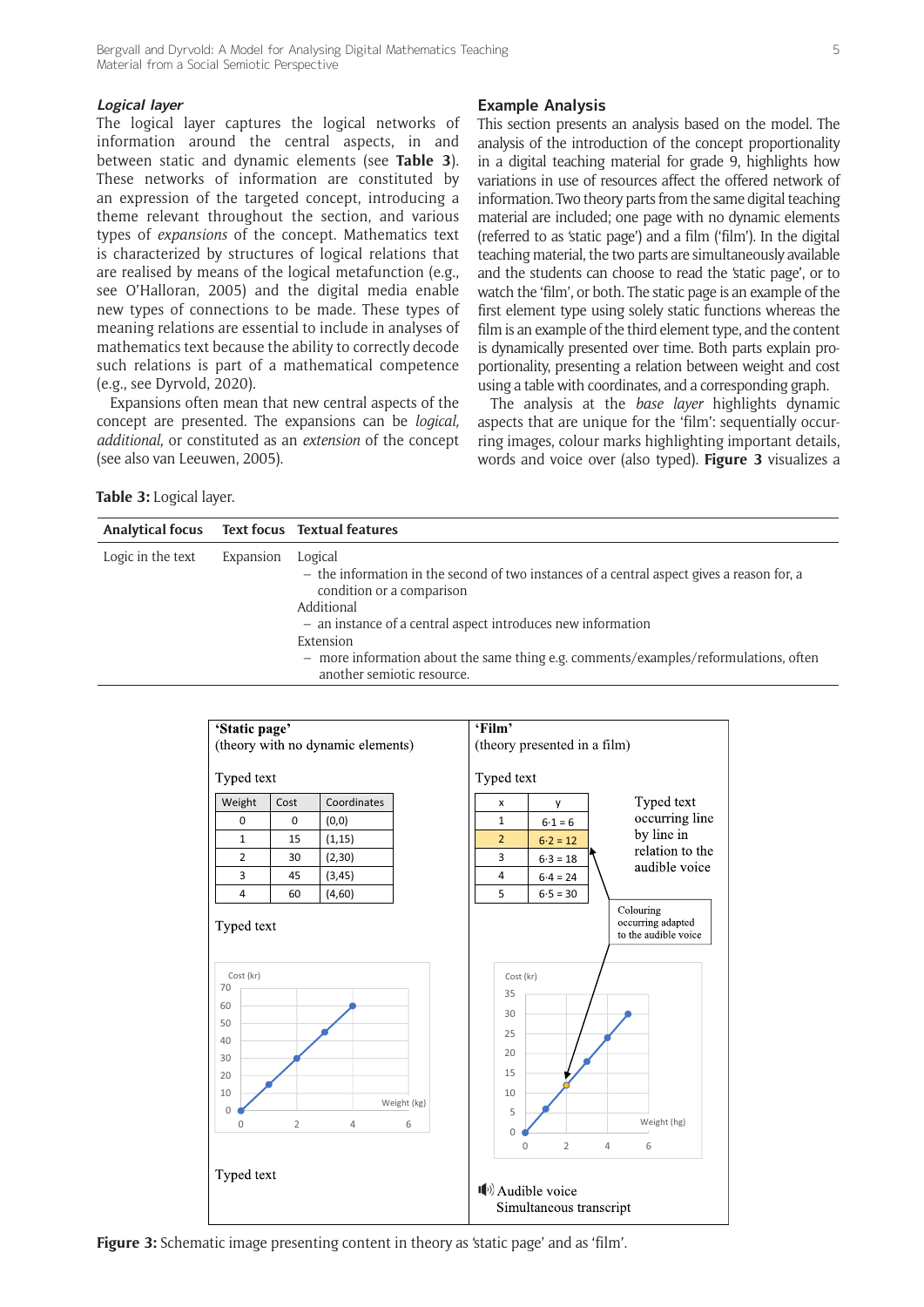simplified representation of the elements in the 'static page' and the 'film'.

The analysis at the *relational layer* reveals a difference between the parts regarding coding orientation; the 'static page' expresses the concept by a technical coding orientation whereas also instances with naturalistic coding orientation occur in the 'film'. A naturalistic coding orientation involves expressions relating to the students' reality and is often used in mathematics textbooks to guide the student from operational processes to an understanding of more advanced relational processes.

The analysis at the *process layer* reveals that the theory as 'static page' (identified having mostly technical coding orientation) utilizes mostly relational processes. Relational processes are realisations of structures and relations in mathematics, indicating a higher level of abstraction, which according to mathematics education research, often is preceded by and developed from an understanding of mathematics as operational processes (Sfard, 1991). In contrast, an operational process is utilized by a voice expressing the concept in the 'film'.

It is striking that the dynamic features of the 'film' add value because the operational guidance given by the voice allow the reader to strictly focus on the technical content given visually, while instant support is given audible. The analysis at the *logical layer*, (**Table 3**) further highlights the significance of the voice because it expands all central aspects in the theory by means of adding, logical expansion and extension.

A combination of the analyses at the separate layers reveals that the voice in the 'film' provides an operational and more naturalistic explanation in addition to the visual content in the 'film', which gives the opportunity to purify the relational and technical in the visual content. By this means, the 'film' guides the students from the accessible operational process and naturalistic coding orientation, to an understanding of the relational process and technical content. This guiding is not available in the 'static page', and an active choice to watch the film is a prerequisite for receiving this support. The option to choose between the 'film' and the 'static page' may seem trivial because the mathematical content appears the same, but the analysis reveals differences in the offered meaning, due to utilization of digital resources. These differences may affect the accessibility of the mathematics to the reader.

# **Concluding comments**

In this article, we describe a model for multimodal analysis of digital teaching materials in mathematics, developed from social semiotic theory. The model is suggested as a tool to analyse the mathematical meaning offered by digital teaching material, and how students, by static and dynamic elements in these materials, are invited to engage with the content. An analysis where two parts from the same digital teaching materials are contrasted, a static page and a film about the same theory with sequentially occurring images, demonstrate the potential of the model. The example analysis shows the extent to which student are allowed to create their own text by means of the choices possible in the dynamic environment. This

possibility for the reader to choose reading paths is an asset since such choices adapt the text to the students' various needs and previous knowledge. The model also enables an investigation of whether there is a risk that the student by one sided choices in the reading only get to engage in text that might be very naturalistic or very technical, or that very deliberate choices are needed to engage in a technical discourse. Analyses based on the model have the potential to reveal gains and losses in how the dynamic function in the teaching material adds or hides interpersonal or logical relations that can support learning. In conclusion, the model has an important role to play since there is a great need for increased knowledge about digital teaching materials in mathematics, not least considering the increasing use of distance learning, and the model has potential for comparisons and evaluation of the meaning offered to the students by these teaching materials.

# **Funding Information**

This work was supported by the Swedish Research Council [Grant no. 2019-05005].

# **Competing Interests**

The authors have no competing interests to declare.

#### **References**

- **Alshwaikh, J.** (2011). *Geometrical diagrams as representation and communication: a functional analytic framework*. Institute of Education, University of London.
- **Bergvall, I.** (2016). *Bokstavligt, bildligt och symboliskt i skolans matematik – en studie om ämnesspråk i TIMSS*. (PhD dissertation). Uppsala.
- **Björkvall, A.** (2009). *Den visuella texten: Multimodal analys i praktiken*. Stockholm: Hallgren & Fallgren.
- **Dyrvold, A.** (2020). Relations between semiotic resources in mathematics tasks: A source of students' difficulties. *Research in Mathematics Education*, *22*(3), 265–283. DOI: <https://doi.org/10.1080/14794802.2019.1689160>
- **Halliday, M. A. K.,** & **Matthiessen, C. M.** (2014). *An introduction to functional grammar* (4 ed.). London: Arnold. DOI:<https://doi.org/10.4324/9780203431269>
- **Holmberg, P.,** & **Karlsson, A.** (2006). *Grammatik med betydelse: En introduktion till funktionell grammatik*. Uppsala: Hallgren & Fallgren.
- **Kress, G. R.,** & **Van Leeuwen, T.** (2006). *Reading images: The grammar of visual design* (2nd ed.). London: Routledge. DOI:<https://doi.org/10.4324/9780203619728>
- **Lemke, J. L.** (1998). Multiplying Meaning: Visual and verbal semiotics in scientific text. In J. R. Martin & R. Veel (Eds.), *Reading Science* (pp. 87–113). London: Routledge.
- **Morgan, C.** (1998). *Writing mathematically: The discourse of investigation*. Bristol, PA: Farmer Press.
- **OECD.** (2015). *Students, Computers and Learning: Making the Connection*. PISA, OECD Publishing. DOI: [https://](https://doi.org/10.1787/9789264239555-en) [doi.org/10.1787/9789264239555-en](https://doi.org/10.1787/9789264239555-en)
- **O'Halloran, K. L.** (2005). *Mathematical discourse: Language, symbolism and visual images*. London: Bloomsbury UK.